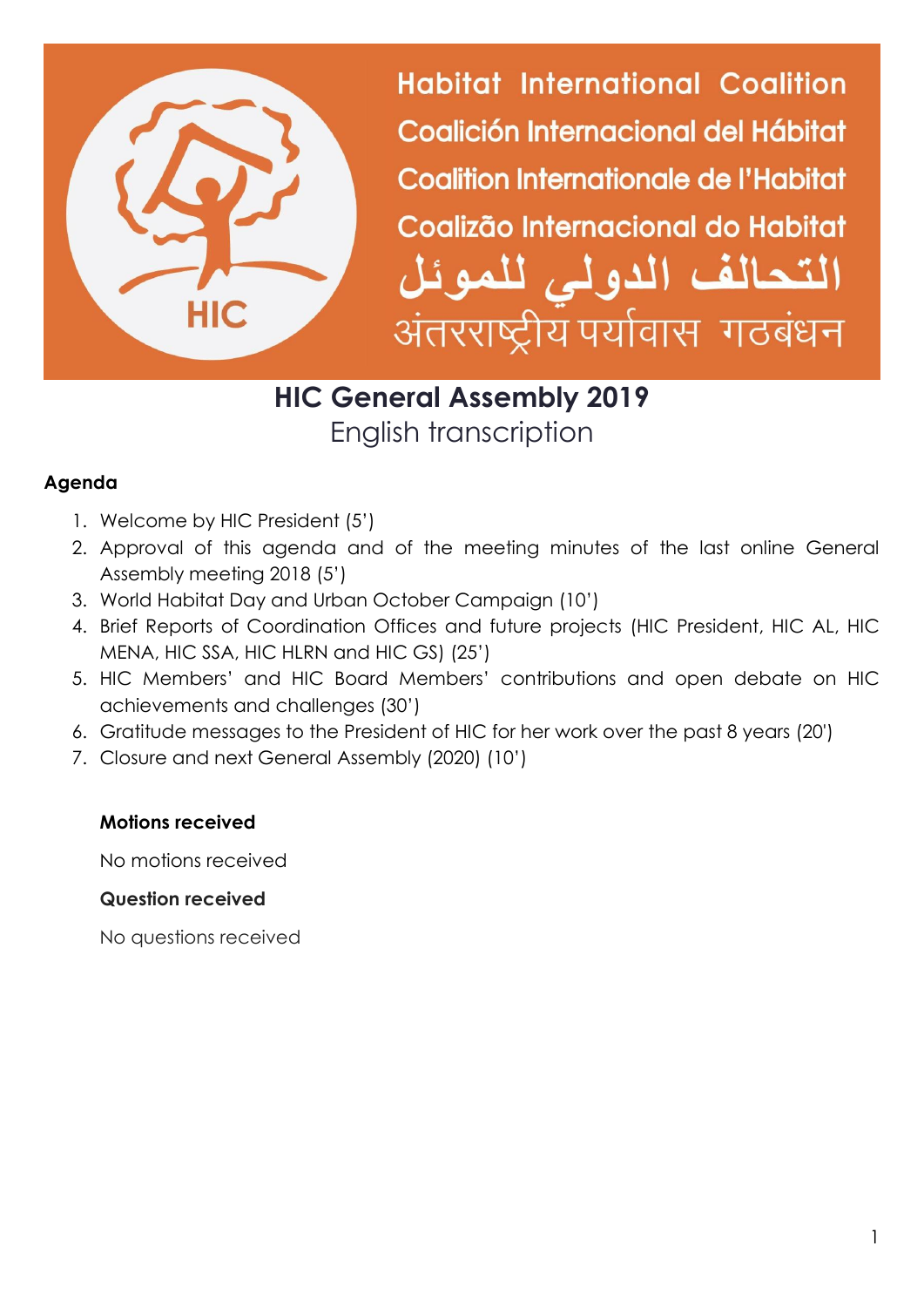# **1. Welcome by HIC President (Lorena Zárate). (5')**

LZ (HIC-PR): Good morning all. I will start in English and then change to Spanish. Welcome all to the 2019 HIC General Assembly.

Thank you to the HIC General Secretary Alvaro Puertas and the whole GS team.

As you know it is not the first time we do a general assembly online. Even if it is not the same thing as meeting in person, it still is a possibility. Due to economic difficulties it is not always possible to meet in person, so we can also do it online.

Now we have 42 participants, including several Board Members, among them the Representatives from Latin America Ana Pastor, from Africa Ifeyinwa Ofong, from Europe Alexandre Apsan Frediani, Ana Falú as invited Board Member from Women's and/or Feminist Movements. Also people from the HIC-GS, HIC-HLRN and HIC-MENA (Egypt) and HIC-AL (Mexico).

The agenda was disseminated several weeks ago and has 7 points. We have to go over the agenda and approve it.

We will only vote on some subjects. The voting process starts today but remains open for Members in good standing for the next weeks.

As you all know this is the end of my second term as HIC President, we are having elections in the next weeks and this is my last General Assembly as HIC President. It has been a great honor to serve as HIC President. HIC will remain a big part of my life. I will support the transition to the next phase so it runs smoothly.

As we all know we are living in difficult times of political polarization and violence, but as a network we are working to bring forward the message of collective hope and justice for the next generations.

### **2. Approval of this agenda and of the [meeting minutes](https://www.hic-net.org/minutes-of-the-2018-general-assembly/) of the last online General Assembly meeting 2018 (5')**

**LZ (HIC-PR):** Going through the main points of the agenda:

- **Approval of this agenda and of the meeting minutes of the last online General Assembly meeting 2018. (5')**
- **World Habitat Day and Urban October Campaign. (10')**
- **Brief Reports of Coordination Offices and future projects (HIC President, HIC AL, HIC MENA, HIC SSA, HIC HLRN and HIC GS). (25')**
- **HIC Members' and HIC Board Members' contributions and open debate on HIC achievements and challenges. (30')** Important reminder: HIC is carrying an internal evaluation and we are happy to have the presence of Samia and Joanna (evaluators) today in the GA
- **Gratitude messages to the President of HIC for her work over the past 8 years (20')**
- **Closure and next General Assembly (2020). (10')**

**AF (CISCSA):** On point five (HIC Members' and HIC Board Members' contributions and open debate on HIC achievements and challenges) I suggest to include a topic on the working group on gender and diversity.

LZ (HIC-PR): Moving forward to the minutes. Are there any clarifications or questions about the meetings of the previous assembly? If there is no need for further clarification, we can move forward.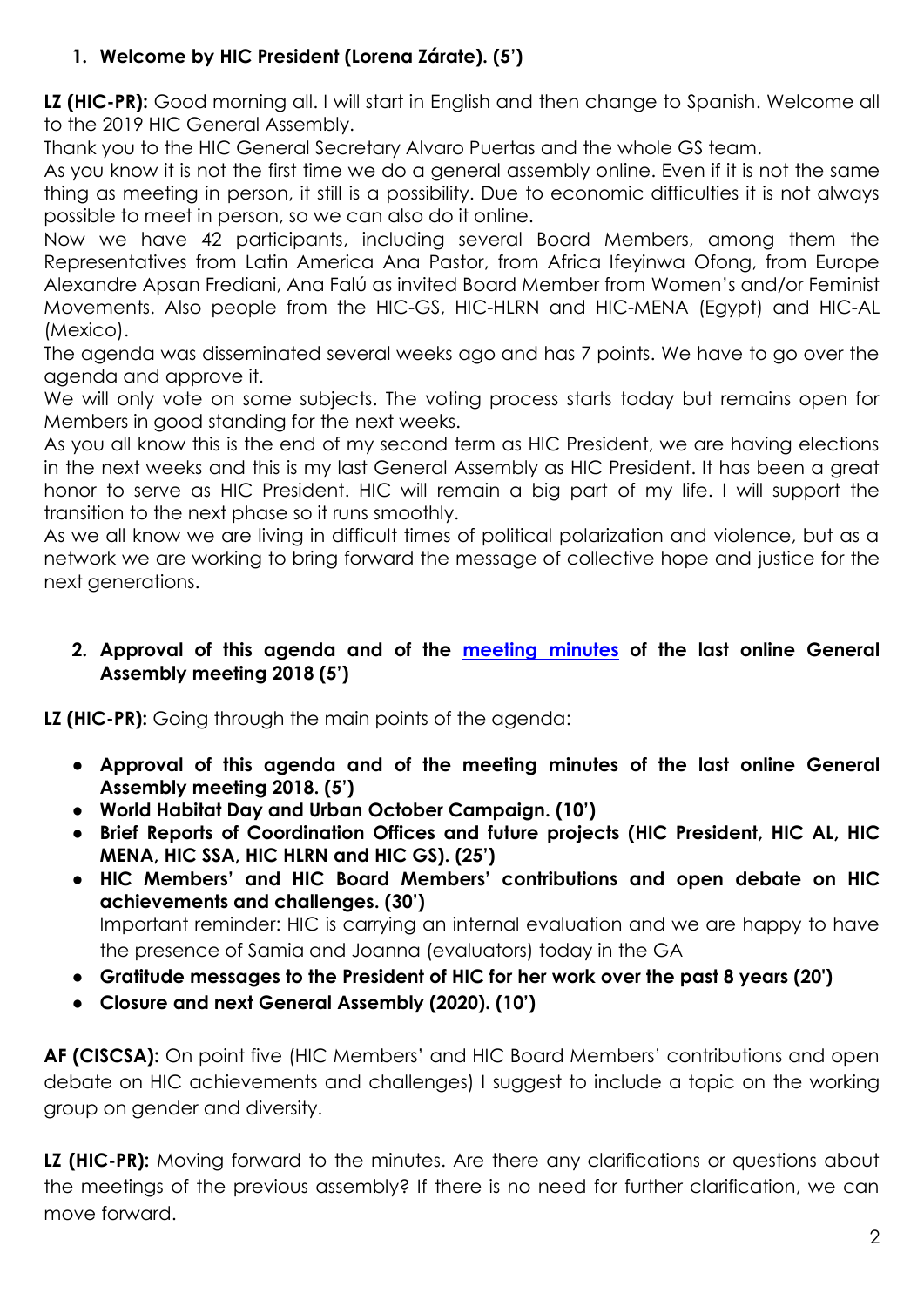**RG (DESCO):** suggests that someone from Ecuador explains a bit about the critical current situation in the country. (At that moment no one from Ecuador is participating).

## **3. World Habitat Day and Urban October Campaign (10')**

**LZ (HIC-PR):** We have a report from the World Habitat Day Campaign. Irene from the HIC-GS will speak about this.

**IF (HIC-GS):** On World Habitat Day (WHD) we launched a campaign we launched an online campaign to raise awareness of the fact that the struggle for human rights, and specifically for the defence of people's rights to housing, land and the city, has been the cause of persecution and criminalisation by powerful forces.

We invited Members to share stories of habitat defenders who have been persecuted, so that we could combine our efforts to make these stories more visible.0

In this campaign we have briefly seen the impact, as it was launched on Monday and it is a short period to evaluate, however we can evaluate that we are in the top 100 most influential users in the WHD conversation on Twitter.

We would also like to comment on how we have improved our impact on our campaigns, from planning, preparation, implementation and impact assessment. For that reason, we invite all Members to join future campaigns. We plan to continue this one; the plan is to keep updating the cases of threatened defenders and to give more visibility throughout the month with a stronger action on 31 October, the World Day for the Right to the City.

Digital campaigns strengthen the network serve to work together and to share a common goal and common impacts. In addition, they value our work, it is important to communicate what we are doing and make our work visible, otherwise we are working and putting efforts but the rest of the Coalition is not aware of what one part of the HIC family is doing. To better evaluate our work it is important to communicate what we are doing, and the campaigns highlight the advocacy effort of the organisation.

Our improvement is due to different factors, but the recent communication workshop has been useful; it has been developed with the GPR2C. The workshop was developed to encourage common learning on how to launch online campaigns, and was distributed to Members and Allies online. Please share with us any communication learning you would like to share and we can learn from each other through a coalition and improve our communication work. I copy in the chat now the Manual:

[https://www.right2city.org/wp-content/uploads/2020/04/Guide\\_advocacy\\_campaigns\\_EN-](https://www.right2city.org/wp-content/uploads/2020/04/Guide_advocacy_campaigns_EN-1.pdf)[1.pdf](https://www.right2city.org/wp-content/uploads/2020/04/Guide_advocacy_campaigns_EN-1.pdf) it was the outcome of this workshop that was held online last summer in English and Spanish....

Also, in terms of the last campaign, it has been a joint work that was an initiative coming from HIC-AL and the HIC-GS together with the Global Platform. It has also served to work closely with HIC-AL in terms of communication, and how this collaboration enhances our actions, so I invite all of you to think how we could improve our global communication strategy, which can start to share a common internal communication channel to share what is happening from the different HIC Reference Centres and Members.

Whether it is a common calendar, email group or other, it does not have to be something to multiply our work, but to create an asset to communicate our work and give value to our work as a Coalition. In the meantime, please keep this email in mind: [communicationteam@hic-net.org.](mailto:communicationteam@hic-net.org)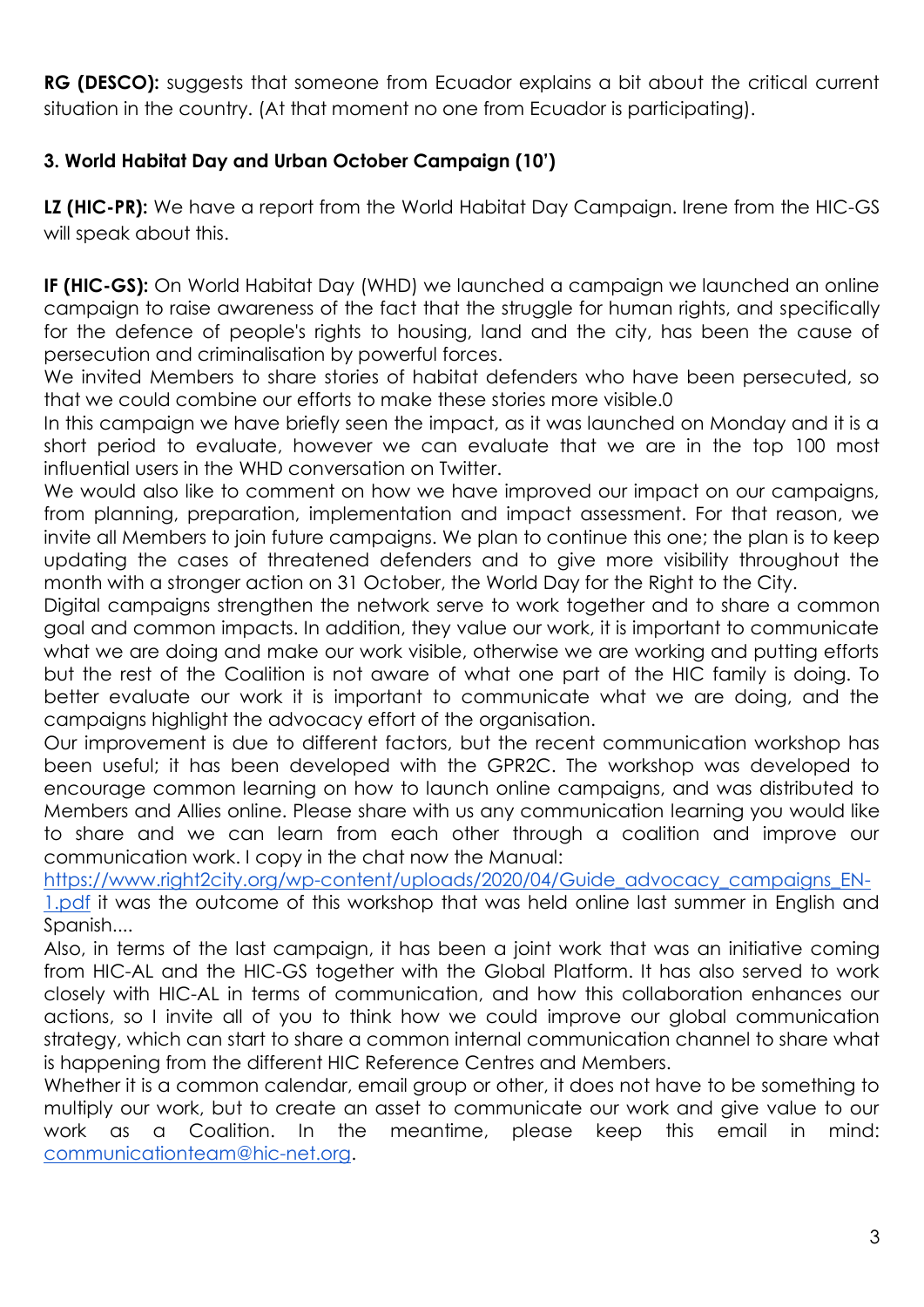I leave it open and we will discuss it further in the near future, in the meantime I invite you to continue to participate in the ongoing campaign, to share with us the cases of threatened human rights defenders and to stay tuned for the second big wave of the campaign on 31 October.

**LZ (HIC-PR):** We can share now the general activities that have been happening in Member's countries. If you want to make an intervention now to share, please do so. The floor is open.

**AP (HIC-GS):** I don't know if Khadim Dahot is attending this call. He and his family have been suffering death threats, and we have invited him to share his situation with the GA. On many occasions it takes too much time to access the tools used to support threatened human rights defenders. If you are aware of any international mechanisms that can assist with this situation, please share it with us. The floor is open to those who wish to share the situations of other human rights defenders under threat.

**HF (Pólis Institute):** I am a staff Member of Pólis Institute and part of the Support Team for the GPR2C. To report on the campaign, since Monday we joined the HIC and GPR2C campaign, we did many activities for World Habitat Day. We also started a process of researching the DESC platform, with 45 Member orgs. Since 2002 we have a methodology similar to that of the UN Rapporteurs; we do visits and reports. On Monday we started a mission on criminalization of defenders by making visits. Nelson is one of the rapporteurs, I am from the support team. In the next few weeks we will write a report that we will share with everyone.

To report on the campaign, since Monday we joined the HIC campaign and the GPRC, we did many activities for World Habitat Day.

**JS (HIC-HLRN):** HLRN has been monitoring cases in Cambodia, Myanmar, Palestine, Sierra Leone, Thailand, Tibet, Turkey and Western Sahara. Other HIC Members and Offices have been involved in cases in Mexico and Honduras. We propose a long-term "campaign" to defend housing and land rights defenders.

**AS (Corporación Sur):** In HIC's annual report, it would be useful to have an article clearly explaining the relationship between HIC and the GPR2, its advantages, overlaps and/or contradictions would be good.

**LZ (HIC-PR)**: To clarify, the WHD campaign was launched on Monday, but it is intended to be open, to share and bring awareness to the trend of violence and persecution against human rights defenders. This requires us to build solidarity with the broader movement. Thank you for your contributions, these will be shared online and on the website, and please continue sharing your information.

**JS (HIC-HLRN):** I met with the Special Consultant who is working to support the SR on Human Rights Defenders, and since last October we have been dealing with the SR on Adequate Housing on cases relating to Egypt. I was also in touch with two people based in Dakar who are ready to work with this campaign.

**DE (RNHC):** I would like to share the activities in Cameroon starting on Monday. Is based on people that face forced evictions and have been chased for this reason. We need mechanisms of urgent support (emergency service). We have created a "safe house" and we have requested support to our networks to help homeless people living on the streets. Till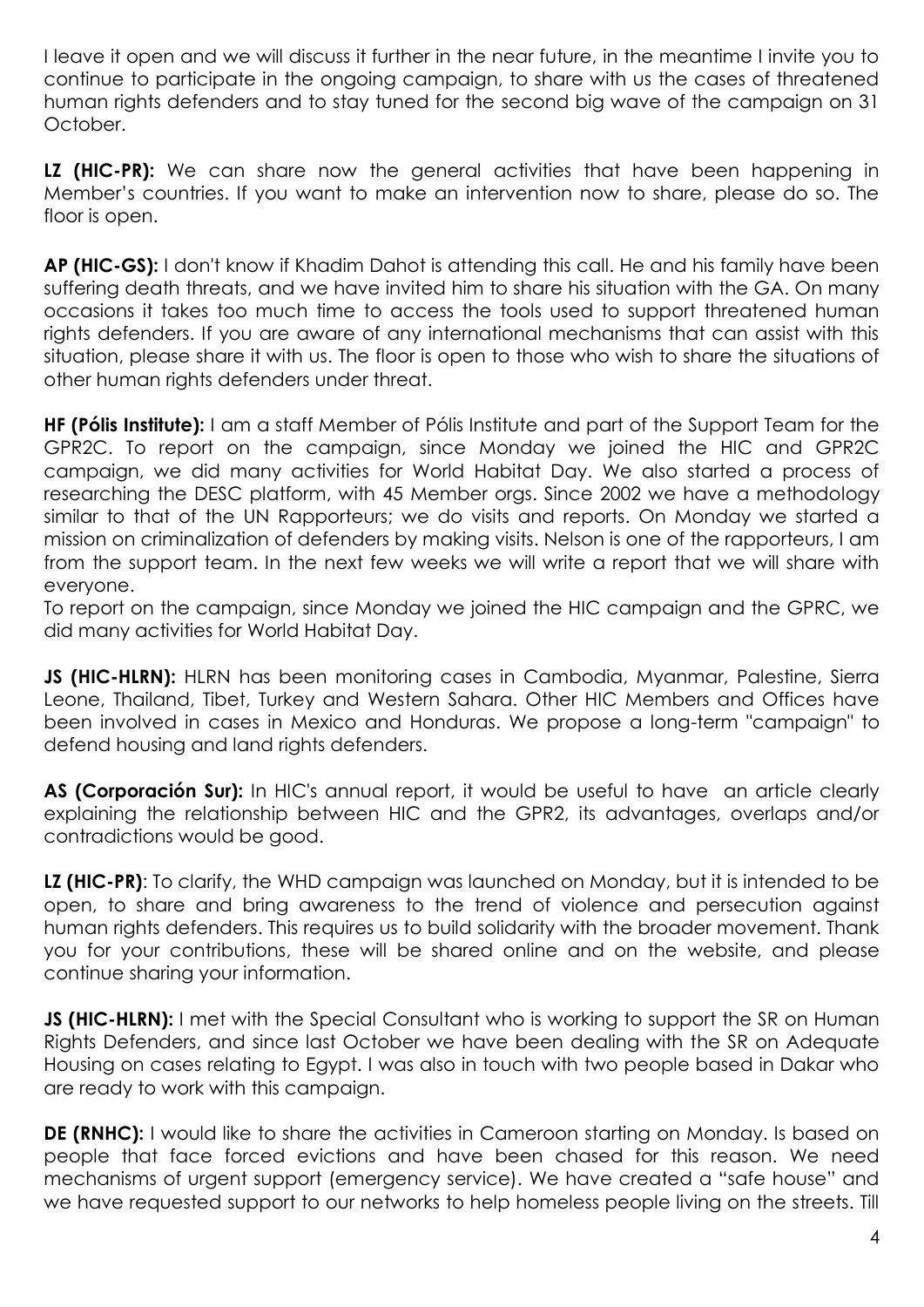today, 48 people have supported this initiative. We would like to increase this number and have expanded this service to other regions in Cameroon.

**HZ (ZPLRM):** I support the campaign surrounding human rights defenders. I would also like to raise the issue of Pakistan - the toolkits take a long time to assist people, yet that person's life is in danger. In supporting that long term proposal, we need to have a social strategy among activists which helps those activists whose lives are in danger. In the case of Pakistan, regardless of the level of violence, we need a long term strategy amongst those working on these issues.

**LZ (HIC-PR)**: There is an intervention on the chat, it would be a good idea to collaborate and build strong partnerships with networks dealing with these same issues.

We need to move forward onto the next agenda item, but before we switch I note that this proposal on the HIC/GPR2C partnership has been raised before. And also to remind you that there is a current evaluation process going on so you can take this opportunity to exchange and learn.

**AF (CISCSA):** On Monday, the Women and Habitat network launched a campaign for Women Building Movements in Diversities. One of the messages is about Guarantees for the protection of the lives of women leaders who fight for the conservation of natural resources.

**LZ (HIC-PR):** Let's gather the initiatives that are being carried out and share them.

**AN (Codas Caritas)** : Codas Caritas has developed multiple initiatives this year in support of families threatened by forced evictions in Douala. Right now there are 8 collectives working together and one of the objectives is to change the policies of the Habitat National Office. Another action tries to give people the tools to confront forced evictions in Douala and

support these groups. We already have 5 active neighborhoods.

There's another initiative "Le Salon Villes et Toits du Cameroun", on 19 and 20 December at Douala, with 173 participants, which counted with the collaboration of the Development Ministry of Cameroon and HIC support, very much appreciated. The idea is to expand this to other cities in the country.

**SE (HIC-AL):** The campaign aimed at giving more visibility activists working for the right to housing, land and human rights. Urban issues have not been included in other campaigns (environmental and rural issues were the preference). The idea is to complement other campaigns. The initiative, as they commented, is an initiative that comes out of HIC-AL, and we want this campaign to join other initiatives that already exist, highlighting that housing defenders are also human rights defenders (not a known aspect in Mexico, for example), who are under threat, and the idea was to highlight this message in addition to the fact that we want to highlight some cases such as Milagro Salas and Elias.

**SC (CHRA)**: So about the general context of Canada: the Canadian government has recently recognized housing as a right as well as the obligation for the progressive implementation of the right to housing as recognized in international agreements. This also came with important financial commitments. These are positive elements. The negative side is that the overall housing conditions in Canada have been deteriorating over the last 25 years. Also in North America we have to look at the US. The overall climate is of cuts of budgets mainly in the national government, but in other levels as well. There are good campaigns and organizations working there to fight back but we can't say that the overall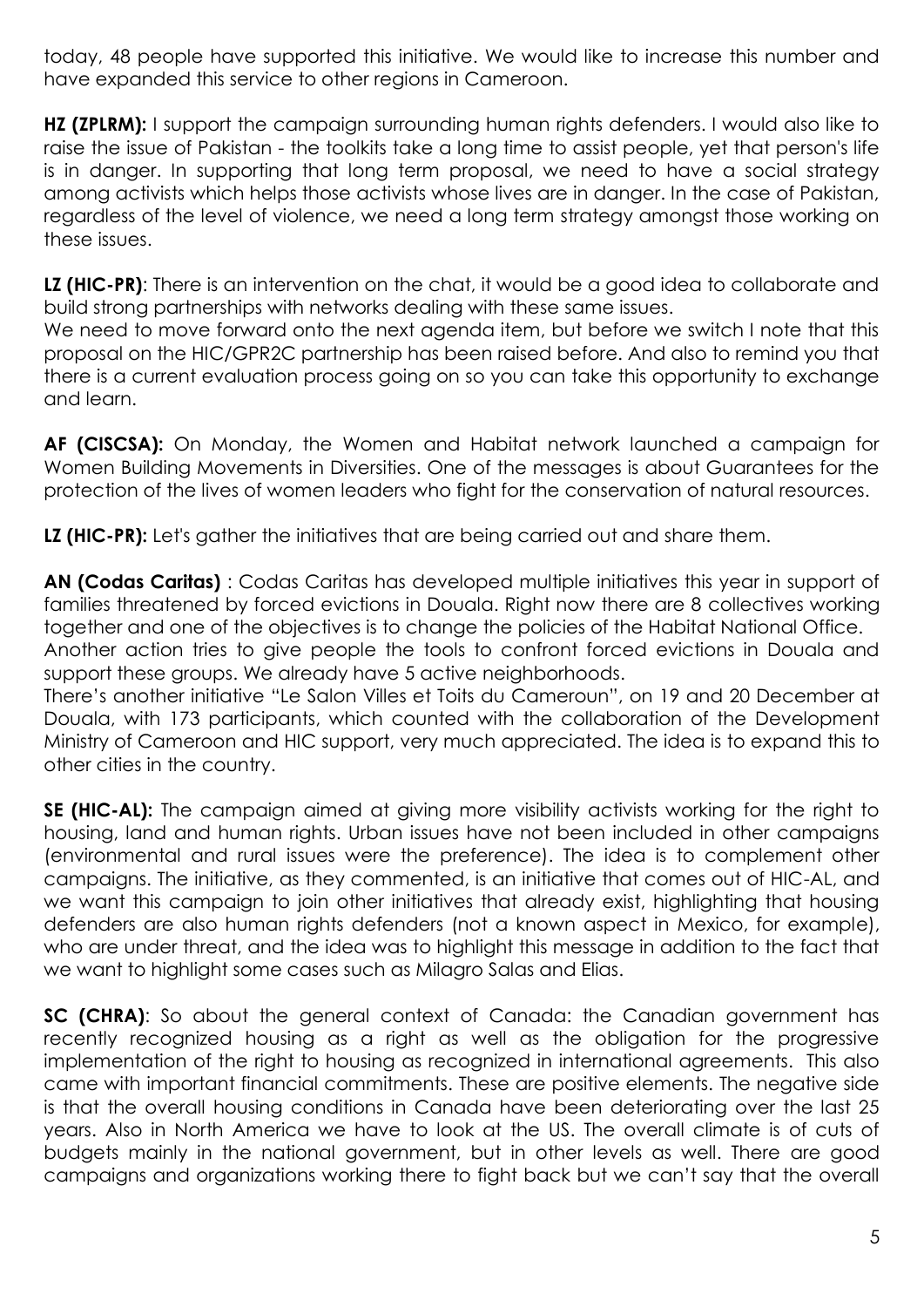picture is positive. A good thing that has been developing is the improvement of collective work between Canadian and US organizations.

**MK (NAHT):** The Trump administration has imposed over the last three years imposed cuts on housing budgets and aids. We have managed to survive the last cut, but there are still fears for the future, but there seems like there won't be rent increases. Meanwhile, at the democrat party primaries for the first time housing has become a key issue. So if in the next term the democrats maintain control of the House of Representatives and gain control of the Senate, the landscape can be very different. This in terms of housing construction but also regarding tenants legislation and others. So I would be a bit more optimistic than Stephan.

There is a growing movement for rent control in Oregon, Illinois and other states. We are talking with Stephan on restoring coordination at a North American level in these issues.

**LZ (HIC-PR)**: Yes, we can't afford to be pessimistic. Thank you for bringing up the theme of tenants and also the role of cities in taking the forefront in this issue. This is the case of cities like Berlin and Barcelona and for this it is required to improve the coordination between regions, since this is an issue that is gaining momentum.

#### **4. Brief Reports of Coordination Offices and future projects (HIC President, HIC AL, HIC MENA, HIC SSA, HIC HLRN and HIC GS) (25')**

#### **AP (HIC-GS):**

I'm going to give you some figures about participation.

We have 52 people online (48 last year).

26 countries

31 Members organizations

25 Members with the right to vote.

A quorum of 29%, so any motion can be voted today.

Now the Coordinators of Regional Offices will speak. I suggest that they focus on future activities and not so much on the past.

I will start talking about the work of GS. There is a group of Members from Latin America that will take part in the COP-25 in Chile in December. If you want to join us, you can contact the HIC-GS. The idea is to enhance the strategy to work also with climate issues.

Also in collaboration with Ify, the Board Representative from Africa, we are following up an event on the committee of social development that took place last year in New York.

The same goes for Beijing +25 on gender issues, which will also take place over the next year. If you are working with these themes, let us know.

The World Social Forum on Transformative Economies will take place in June next year in Barcelona. This could be the occasion of an in person General Assembly of the general WSF in Mexico next year as well.

Even if you are not focused on targeting these spaces, from HIC we are happy to help you in acting in these spaces, just contact us.

Now Irene will present briefly the new HIC website

**IF (HIC-GS)**: We have been redeveloping the HIC-GS website. This is just not in terms of design but also the usability and features available. On the bottom you can always see the contact information.

There are three main sessions: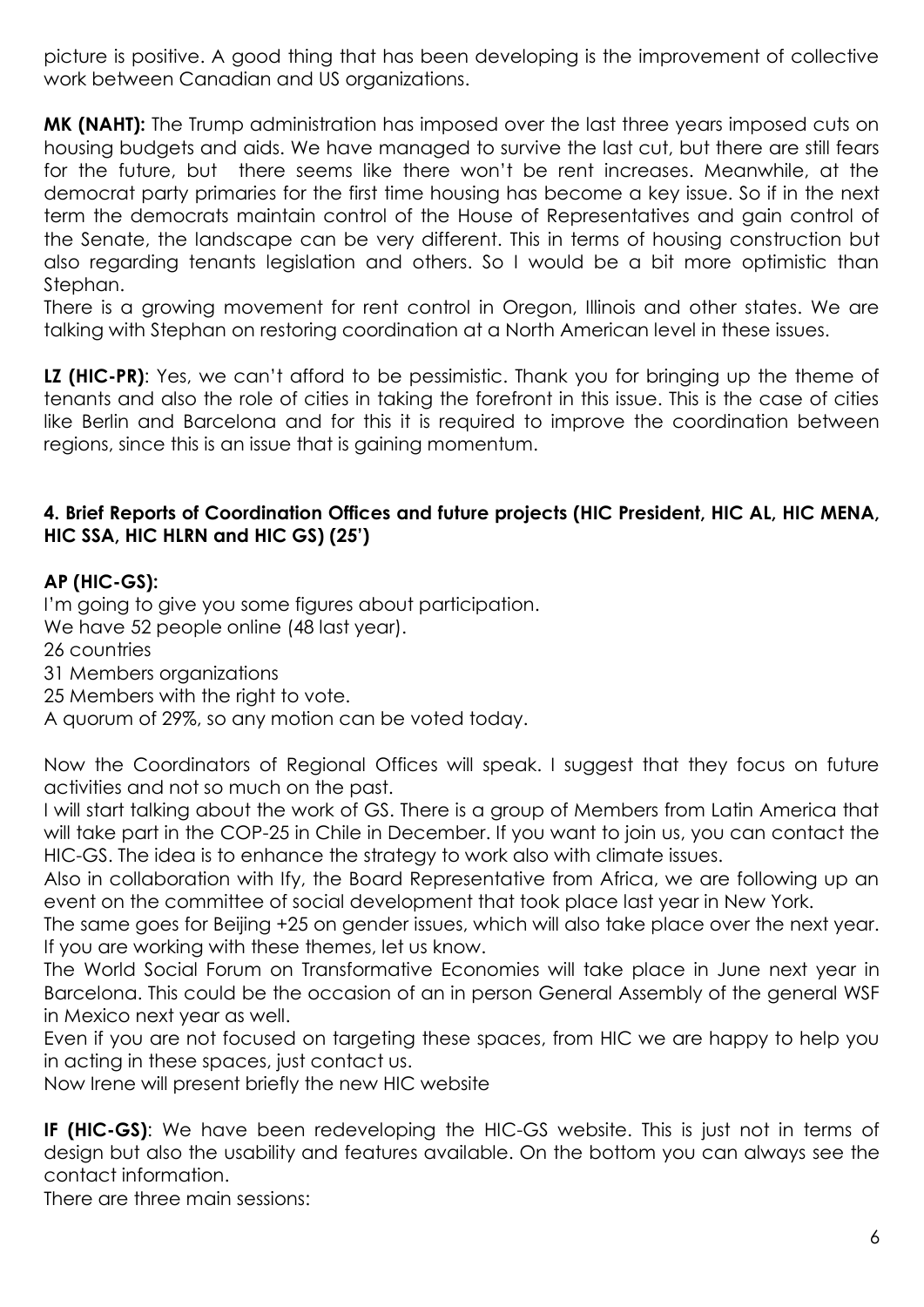1)the Coalition

General information about our work, documents, the Teams and President.

In this section you can also find information about the Members and the advanced search mechanism (still being developed).

2) Happening now

The news and also different newsletters.

3) Knowledge and tools

Space dedicated for the delivery of knowledge and the collective expertise of the coalition. This links with documents and tools developed by all the offices of the coalition.

Finally the advanced search allows you to find information in depth on activities, Members, events and publications under specific themes.

We are happy to hear your comments on the website through the GS mail.

**SE (HIC-AL)**: I will make a report on the last year based on the strategy and objectives

1- Reinforcing formal processes: I am going to highlight some of the many things that were done.

The post-earthquake reconstruction of 2017 is still underway and there is a political incidence against the new government we have.

On the part of the office we facilitate meetings and we have produced a video to raise awareness about this activity and the Social Construction of Habitat. Also with a media campaign to echo this video.

Here we have briefly the scope of the video on Social Networks: Facebook 28000 people, Twitter 10000 people

We work to make visible the problem of forced evictions, to make legislative proposals to solve this problem. Always with the aim of reinforcing the work of the groups and making the voice heard.

Last year we organized an event in parallel to the G20, International Meeting for Equal Cities, so that Members could echo their voices.

2 - Influence Public Habitat Policies:

We do advocacy at various levels, for example several Members have worked on the preparation of the report of the Rapporteur, in the preparation of a series of reports to UN bodies, in Argentina the law was presented, the laws of tenants have returned strongly in the region. In Mexico we have done advocacy, and we have participated in the national plan of human rights, and in the plan of right to housing, there is also a lot of work and examples that I cannot summarize for the time being but that are in progress.

3- Strengthen the articulation of Members in the Coalition: next month there will be a Strategic Workshop with the help of Polis and Moradia Popular, we have organized the regional selections at the end of last year. We continue to support the HIC Strengthening Group. We have entered the Public University.

We are working on regional campaigns at the request of Members.

Members recognize an improvement in our internal and external communication.

**AP (HIC-GS)**: Thank you very much Silvia. We will hear from Joseph from HLRN and the MENA region.

**JS (HIC-HLRN):** I just wanted to focus on a couple of things to keep it simple. The first is the website and then a couple of things over the last years.

The first is our effort to link the obligations of National governments on Human Rights in international levels to the work on the local level on the SDGs.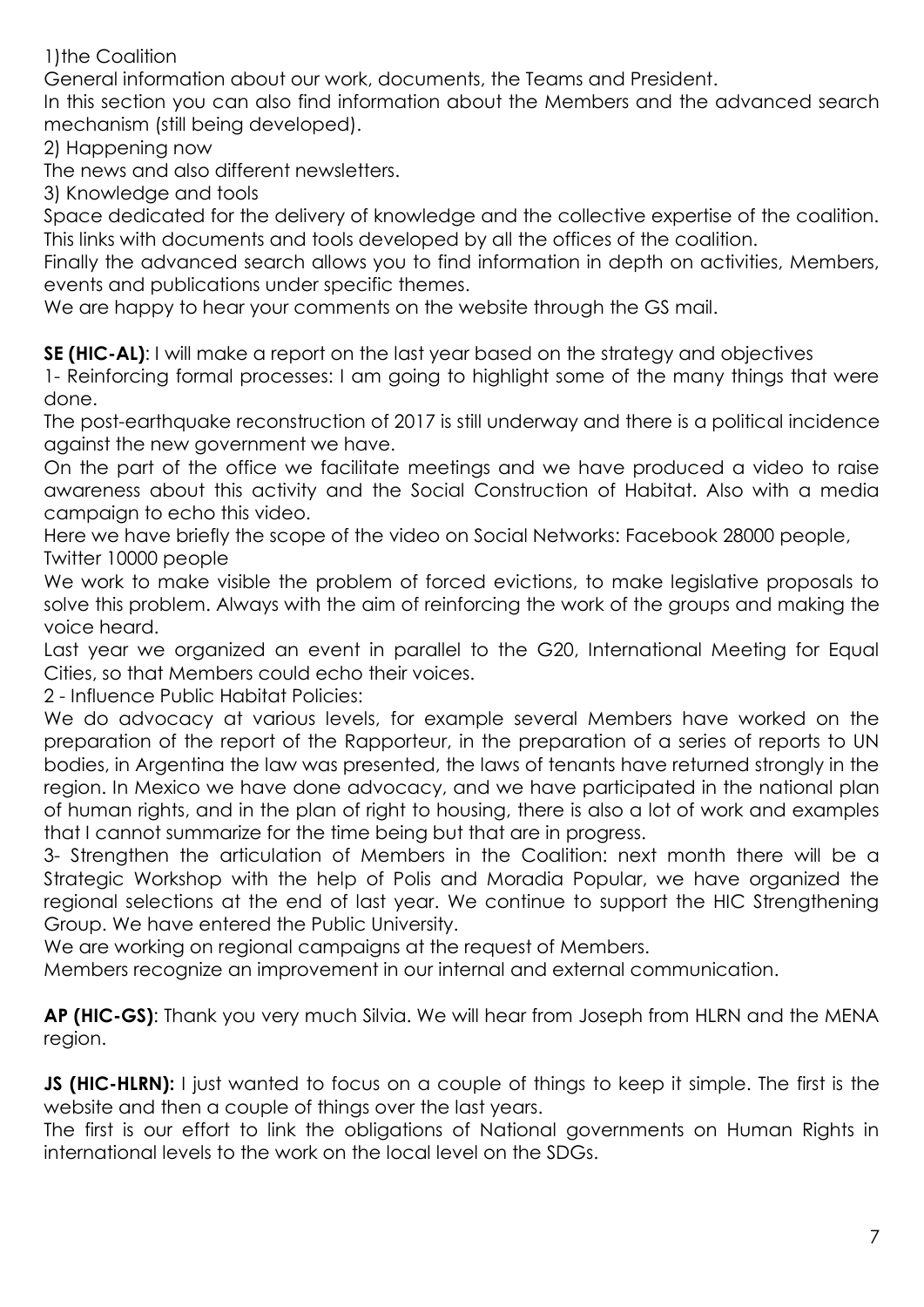We've had a lot of good experience from the 14 states under review at the HLPF in New York, using that opportunity to engage in training of Allies that come into the process, on how to use human rights obligations as the principal reference for states.

I would also like to discuss our work on the violation impact assessment tool, which has evolved over the years. In working with Members in several countries, we managed at the end of last year to compile the cases where we have used the tool, with 21 applications so far. We have expanded this to a project supported by Wellspring Philanthropic Fund, to quantify and genderise human rights violations, so that women can determine their own set of values at stake in forced evictions. This project has focused on three countries in the last two years (India, Kenya, Uganda) with our Members there: in Kenya, Pamoja Trust and Mazingira Institute, in Uganda, Settlement and Shelter Alternatives, where it has been used to assess impacts on fisher villages. In Kenya it has focused on the impact of forced evictions. In India, with HLRN India, the focus has been on urban forced evictions with two cases now ongoing. We hope in the future we will be able to expand this project for at least one more year, and this will probably involve engagement with Members in Zimbabwe and Zambia. I am going to also as the link for the applications of the cases, behind each link is a corresponding report including training materials and the quantification of losses costs and damage in each one. I will now turn over to Ahmed to discuss HIC MENA.

**AM (HIC-MENA)**: Hello, briefly we have two main projects in cooperation with FAO to build a civil society database to ensure that all are engaged in the agenda and to focus on land tenure security. We have a special consultation to be held in November to be held in the Near East Conference on the issue of access to food, land rights, and to follow up on the upcoming session on the region relating to food security and natural resources. We have activities in the region engaging with the committee on food security land rights. We will review the situation in the region on these issues. We have now our new Member in the region, and we are present for the urban food, and this will be discussed in the upcoming conference in Rome.

**AP (HIC-GS)**: we have received a brief report from Malick, which shall now be shared. We also ask Ify to share a report on the regional efforts in Sub-Saharan Africa.

**MG (ENDA-Rup)**: I thank the HIC GS for the GA. And congratulate the presentations that have been made so far.

Our partnership with the ODDs, which we are strengthening.

In the recent past at World Urban Forum 9, the African Urban Research Initiative (AURI) network, including Development Workshop Angola and ENDA-Rup, Members of HIC, are active and are among the founding organizations. Many other AURI Members are well known or have already collaborated with the Mazingira Institute SINA Network, which is the Reference Centre for HIC-SSA. The two networks co-organized an event on co-production or self-production of habitat and previously during the GPR2C meeting in September 2017. Thus AURI should be a strategic partner of HIC in Africa.

Currently within the framework of the Cities Alliance Joint Work Programme (JWP), the 3 continental networks in Africa, Europe and Latin America are working together on issues of interest to HIC such as access to socio-economic services in southern cities. This highlights the relevance of a possible global partnership.

Finally, it should be recalled that in the past there have been joint actions between HIC in Africa and other networks such as ANEW African CSO on water and sanitation in Addis Ababa as part of the definition of Africa's action plan towards CSD on responsible consumption and water and sanitation and integrated water resources management.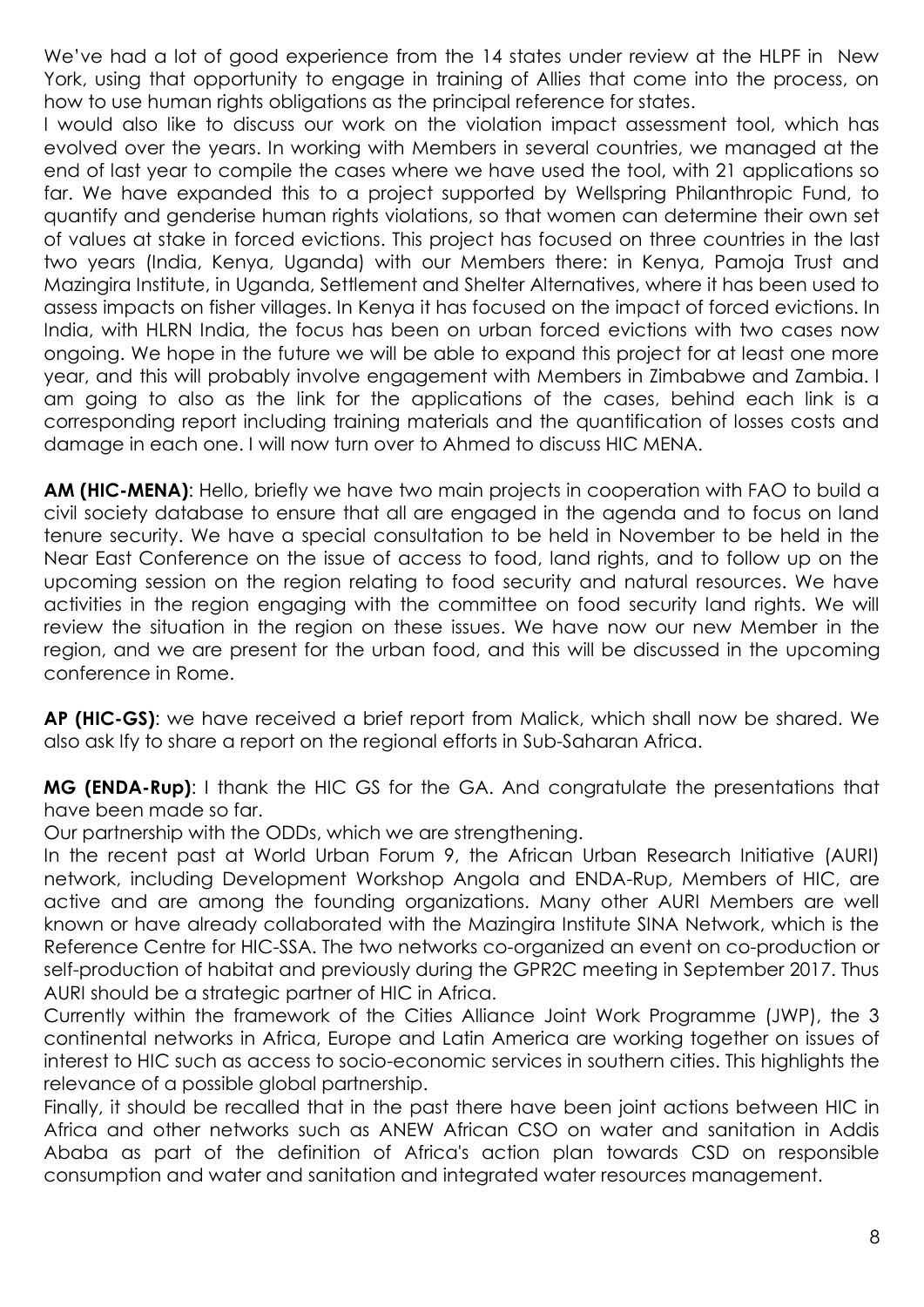HIC would have greater opportunities to strengthen its presence in South Africa and in the south of the Sahara.

#### **5. HIC Members' and HIC Board Members' contributions and open debate on HIC achievements and challenges. (30')**

**AP (HIC-GS)**:We have reached the 2 hours mark. As such, we should soon open the floor to Members.

**AF (CISCSA)**: Thank you Alvaro, to Lorena, to Irene, to all the Members of HIC who are strengthening our Coalition. I will now report on the work of the Women and Gender working group, and the Women's network of Latin America that is a part of HIC.

We must genderise the human rights perspective and diversity perspective also. In Latin America we are promoting women's actions in the region. I just want to share with you that since last year when we started to formally work in HIC and assume a Board position, we have worked to enhance women's participation. There are many groups working towards this, and as Joseph said we are trying to genderise HIC and the NGOs within it, and we have improved a lot. At the end of the month we are going to have more definitions and precision on when we start this work, and it would be very good if we could start this work in other regions of HIC.

The Women and Habitat Network this week launched a campaign mainly centered on climate change, focused on women's leaders in environmental campaigns. Many have been killed, and this was the central focus of our WHD campaign. We are also coordinating as a HIC Member and working in a consolidated network spanning three decades of work in the region, with several NGOs participating in the region.

I note that within Latin America there is a consolidation that is working very well, Ana Pastor knows this very well. Strong support is being given towards the work of women and gender within HIC. In yesterday's meeting, we shared this point for the Assembly, and also the agenda we want to build within LA. It would be great if we could start this next month in contact with the regional offices, and work on the identification of who is who within women and feminist work, to start to link internationally HIC's work on these matters.

I want to congratulate Irene for the great work she has done for HIC, and I would like to request that you include the women and gender group at the web page, and we commit to you sending information on the Women and Habitat Network.

Taking what Alvaro proposed with regards to the agenda of events, we want to coordinate the Beijing 25 proposals, and for the World Urban Forum, and tell you that we will be participating in Durban. We are going to do some side events there to highlight women and habitat work there. I also want to request that the assembly recognise the Women and Habitat Network as a formal network within HIC, this should see some initial contribution to help consolidate the network. Thank you.

**AP (HIC-GS):** As you can see we have reached the point number five on HIC Board Members' contributions and open debate. So if you want to contribute, raise your hand.

**IO (Worldwide Network)**: Let me start by refreshing your memory regarding the event that took place in February this year. It was a well attended event and as a result HIC was invited to integrate the Expert Group to prepare further events and reports.

As Alvaro said, next year we are planning to be at the 68th edition of the Social and Economic Commission session. We will be also taking part in the Beijing +25 at the UN in March. 5 events. The deadline will be next week. If you need more information on these events you can either contact me or Alvaro.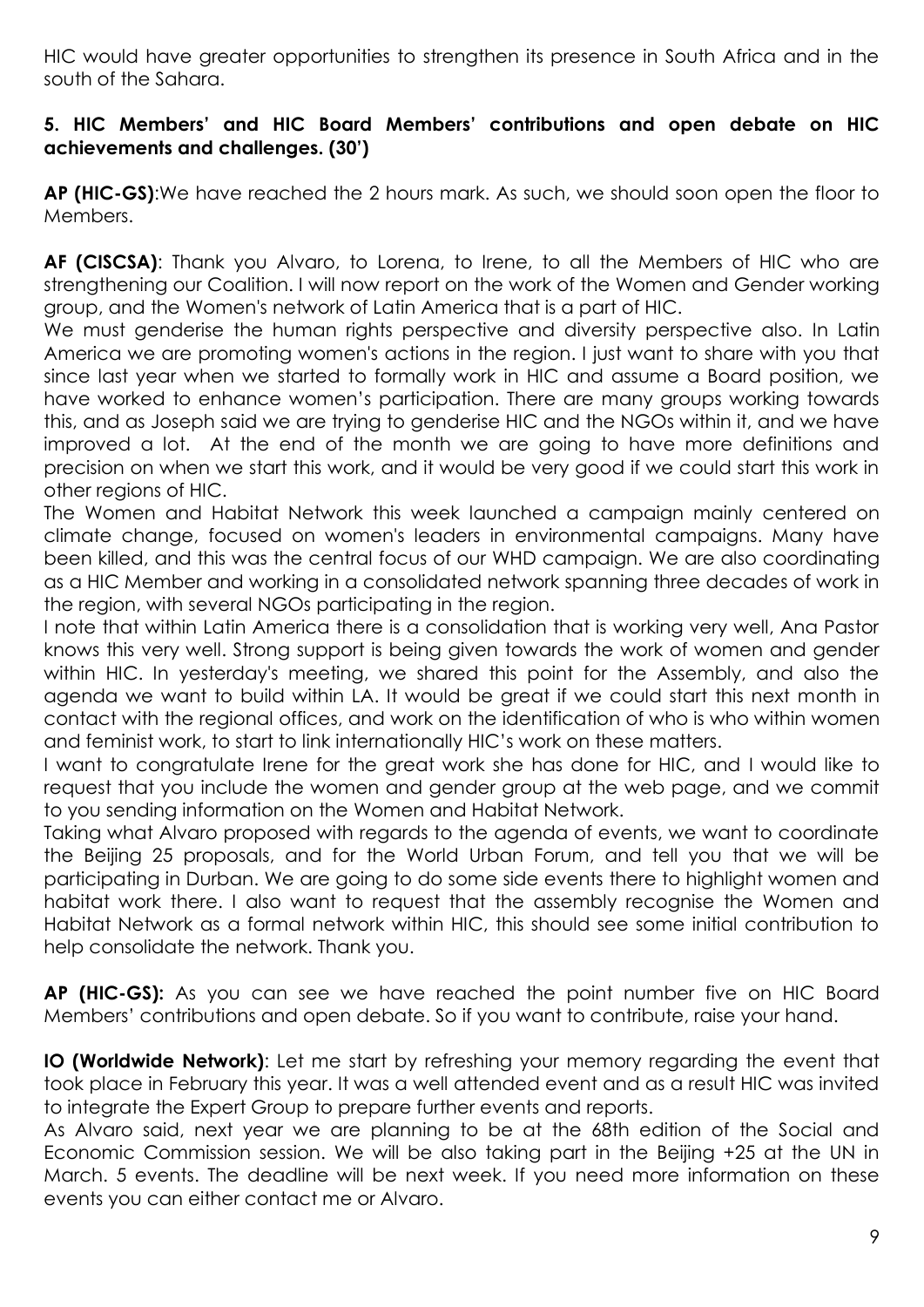**AP (HIC-SG)**: The floor is open

**AF (DPU)**: I would like to highlight that the DPU and other HIC Members are taking part in activities during the UCLG congress in Durban. The main theme of this event will be urban equality. We have been planning it in collaboration with Lorena and HIC. If you will be attending, let us know. Also if you have questions.

**HZ (ZPLRM):** Thank you from all the regions for the reports. My main vision from these reports is that the African region is isolated and not adequately represented in the activities developed. My proposal is that there is a HIC office set up in Africa or that the HIC Secretariat will be based in Africa in the future. This is particularly relevant for the sub-Saharan region.

**AP (HIC-GS):** Thank you. The GA should know that during yesterday's Board meeting, similar concerns have been raised.

**IO (Worldwide Network)**: Thank you for raising this very obvious situation, which we have actually discussed at the Board meeting. The request has already been made so there is a specific meeting to discuss moving the HIC-GS to Africa. This includes adequate funding and the development of activities in order to enhance the coalition in the region. I feel that when other offices are reporting, the amount of resources and activities is very different from what we have now in Africa. I can begin to emphasize the benefits of having a local office in Africa. Maybe the first step could be moving the GS Office to Africa.

**AR (CENESTA)**: I just want to suggest that it would be good for HIC to consider more indigenous people in their activities. So I suggest that the concept of "territories'' is more considered.

#### **6. Gratitude messages to the President of HIC for her work over the past 8 years (20')**

**AP (HIC-GS):** Now we have more than 2 hours of the GA and maybe we can start to wrap up, moving to this very special part of thanking Lorena for the work done during her tenure as HIC president.

On my personal behalf I can say that from the beginning that I started acting as HIC General Secretary I had the help and support of Lorena and this was very important. If you also want to express your thanks for Lorena, the floor is open.

**AF (CISCSA):** I really want to thank Lorena. She has been open and friendly, but also showed strong leadership. For us from feminist movements it was very important to count with your support and your understanding. I am very happy to keep on collaborating with you in the future on the GPR2C and other occasions.

**MG (Enda-Rup)**: thank you to our President, and greetings. Excellent work, very good communication with her, she speaks perfectly French, great diversity of knowledge. I know Lorena since her beginning at HIC, and I wish her to continue to support us and to greet Enrique Ortiz.

**SE (HIC-AL):** I may not be the best person to talk to the President, because she's a very dear friend. She has done a great job and the standard is very high, she has had a very fluid communication with offices, Members, Allies and to convey the struggles and demands of